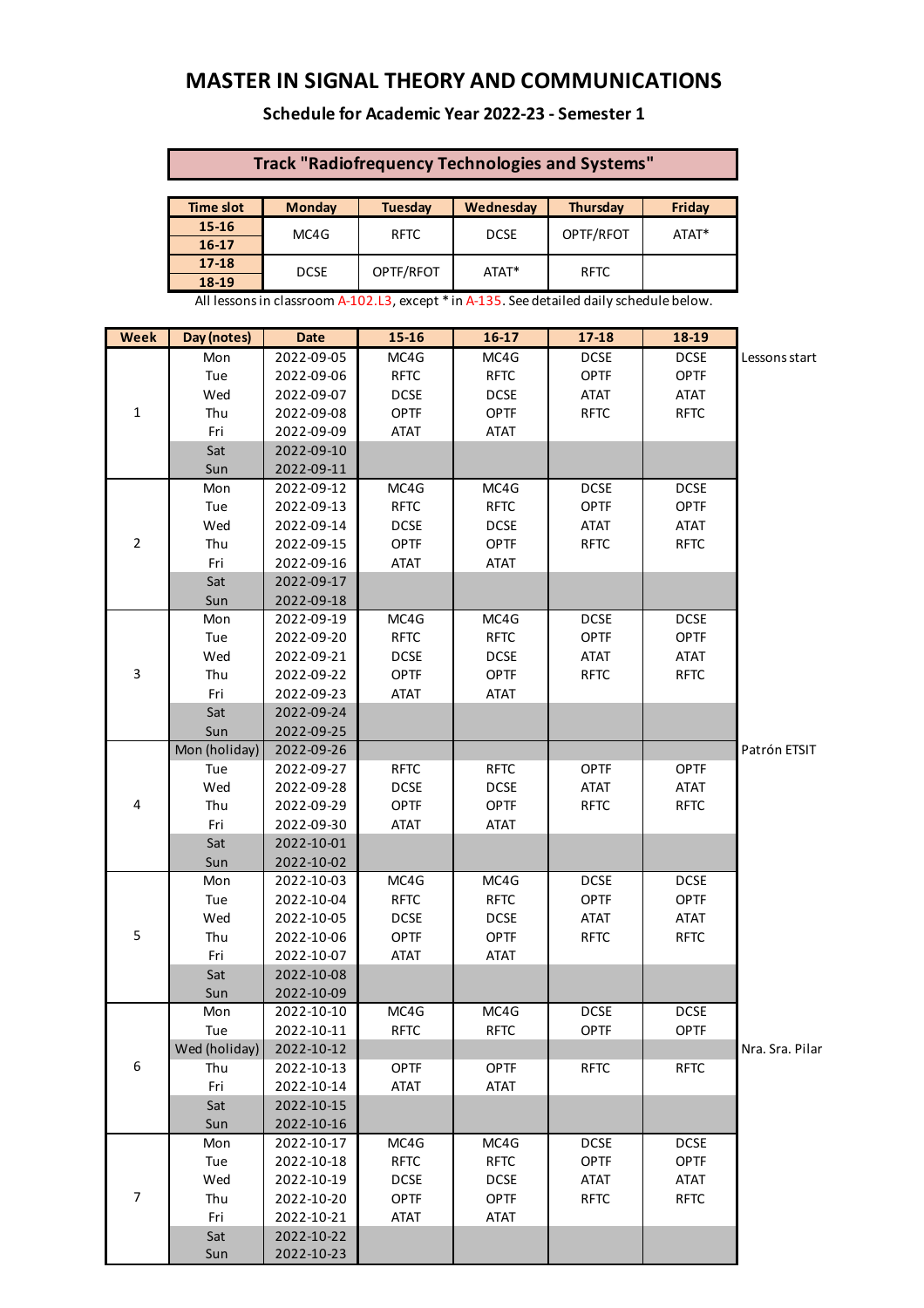| <b>Week</b> | Day (notes)   | <b>Date</b> | $15 - 16$   | $16-17$     | $17 - 18$   | 18-19       |                    |
|-------------|---------------|-------------|-------------|-------------|-------------|-------------|--------------------|
|             | Mon           | 2022-10-24  | MC4G        | MC4G        | <b>DCSE</b> | <b>DCSE</b> |                    |
|             | Tue           | 2022-10-25  | <b>RFTC</b> | <b>RFTC</b> | <b>RFOT</b> | <b>RFOT</b> |                    |
|             | Wed           | 2022-10-26  | <b>DCSE</b> | <b>DCSE</b> | <b>ATAT</b> | ATAT        |                    |
| 8           | Thu           | 2022-10-27  | <b>RFOT</b> | <b>RFOT</b> | <b>RFTC</b> | <b>RFTC</b> |                    |
|             | Fri           | 2022-10-28  | <b>ATAT</b> | <b>ATAT</b> |             |             |                    |
|             | Sat           | 2022-10-29  |             |             |             |             |                    |
|             | Sun           | 2022-10-30  |             |             |             |             |                    |
|             | Mon (free)    | 2022-10-31  |             |             |             |             |                    |
|             | Tue (holiday) | 2022-11-01  |             |             |             |             | Todos Stos.        |
|             | Wed           | 2022-11-02  | <b>DCSE</b> | <b>DCSE</b> | <b>ATAT</b> | <b>ATAT</b> |                    |
| 9           | Thu           | 2022-11-03  | <b>RFOT</b> | <b>RFOT</b> | <b>RFTC</b> | <b>RFTC</b> |                    |
|             | $Fri (= Mon)$ | 2022-11-04  | MC4G        | MC4G        | <b>DCSE</b> | <b>DCSE</b> |                    |
|             | Sat           | 2022-11-05  |             |             |             |             |                    |
|             | Sun           | 2022-11-06  |             |             |             |             |                    |
|             | Mon           | 2022-11-07  | MC4G        | MC4G        | <b>DCSE</b> | <b>DCSE</b> |                    |
|             | Tue           | 2022-11-08  | <b>RFTC</b> | <b>RFTC</b> | <b>RFOT</b> | <b>RFOT</b> |                    |
|             | Wed (holiday) | 2022-11-09  |             |             |             |             | Nra. Sra. Almudena |
| $10\,$      | Thu           | 2022-11-10  | <b>RFOT</b> | <b>RFOT</b> | <b>RFTC</b> | <b>RFTC</b> |                    |
|             | Fri           | 2022-11-11  | <b>ATAT</b> | <b>ATAT</b> |             |             |                    |
|             | Sat           |             |             |             |             |             |                    |
|             |               | 2022-11-12  |             |             |             |             |                    |
|             | Sun           | 2022-11-13  |             |             |             |             |                    |
|             | Mon           | 2022-11-14  | MC4G        | MC4G        | <b>DCSE</b> | <b>DCSE</b> |                    |
|             | Tue           | 2022-11-15  | <b>RFTC</b> | <b>RFTC</b> | <b>RFOT</b> | <b>RFOT</b> |                    |
|             | Wed           | 2022-11-16  | <b>DCSE</b> | <b>DCSE</b> | <b>ATAT</b> | <b>ATAT</b> |                    |
| $11\,$      | Thu           | 2022-11-17  | <b>RFOT</b> | <b>RFOT</b> | <b>RFTC</b> | <b>RFTC</b> |                    |
|             | Fri           | 2022-11-18  | <b>ATAT</b> | <b>ATAT</b> |             |             |                    |
|             | Sat           | 2022-11-19  |             |             |             |             |                    |
|             | Sun           | 2022-11-20  |             |             |             |             |                    |
|             | Mon           | 2022-11-21  | MC4G        | MC4G        | <b>DCSE</b> | <b>DCSE</b> |                    |
|             | Tue           | 2022-11-22  | <b>RFTC</b> | <b>RFTC</b> | <b>RFOT</b> | <b>RFOT</b> |                    |
|             | Wed           | 2022-11-23  | <b>DCSE</b> | <b>DCSE</b> | <b>ATAT</b> | <b>ATAT</b> |                    |
| 12          | Thu           | 2022-11-24  | <b>RFOT</b> | <b>RFOT</b> | <b>RFTC</b> | <b>RFTC</b> |                    |
|             | Fri           | 2022-11-25  | ATAT        | <b>ATAT</b> |             |             |                    |
|             | Sat           | 2022-11-26  |             |             |             |             |                    |
|             | Sun           | 2022-11-27  |             |             |             |             |                    |
|             | Mon           | 2022-11-28  | MC4G        | MC4G        | <b>DCSE</b> | <b>DCSE</b> |                    |
|             | Tue           | 2022-11-29  | <b>RFIC</b> | <b>RFIC</b> | RFOI        | RFOI        |                    |
|             | Wed           | 2022-11-30  | <b>DCSE</b> | <b>DCSE</b> | <b>ATAT</b> | <b>ATAT</b> |                    |
| 13          | Thu           | 2022-12-01  | <b>RFOT</b> | <b>RFOT</b> | <b>RFTC</b> | <b>RFTC</b> |                    |
|             | Fri           | 2022-12-02  | <b>ATAT</b> | <b>ATAT</b> |             |             |                    |
|             | Sat           | 2022-12-03  |             |             |             |             |                    |
|             | Sun           | 2022-12-04  |             |             |             |             |                    |
|             | Mon (free)    | 2022-12-05  |             |             |             |             |                    |
|             | Tue (holiday) | 2022-12-06  |             |             |             |             | Constitución       |
|             | Wed           | 2022-12-07  | <b>DCSE</b> | <b>DCSE</b> | ATAT        | <b>ATAT</b> |                    |
| 14          | Thu (holiday) | 2022-12-08  |             |             |             |             | Inm. Concepción    |
|             | Fri           | 2022-12-09  | <b>ATAT</b> | <b>ATAT</b> |             |             |                    |
|             | Sat           | 2022-12-10  |             |             |             |             |                    |
|             | Sun           | 2022-12-11  |             |             |             |             |                    |
|             | Mon           | 2022-12-12  | MC4G        | MC4G        | <b>DCSE</b> | <b>DCSE</b> |                    |
|             | Tue           | 2022-12-13  | <b>RFTC</b> | <b>RFTC</b> | <b>RFOT</b> | <b>RFOT</b> |                    |
|             | Wed           | 2022-12-14  | <b>DCSE</b> | <b>DCSE</b> | ATAT        | <b>ATAT</b> |                    |
| 15          | Thu           | 2022-12-15  | <b>RFOT</b> | <b>RFOT</b> | <b>RFTC</b> | <b>RFTC</b> |                    |
|             | Fri           | 2022-12-16  | <b>ATAT</b> | <b>ATAT</b> |             |             |                    |
|             | Sat           | 2022-12-17  |             |             |             |             |                    |
|             | Sun           | 2022-12-18  |             |             |             |             |                    |
|             |               |             |             |             |             |             |                    |
|             | Mon           | 2022-12-19  | MC4G        | MC4G        | <b>DCSE</b> | <b>DCSE</b> |                    |
|             | Tue           | 2022-12-20  | <b>RFTC</b> | <b>RFTC</b> | <b>RFOT</b> | <b>RFOT</b> |                    |
|             | Wed           | 2022-12-21  | <b>DCSE</b> | <b>DCSE</b> | ATAT        | <b>ATAT</b> | Lessons end        |
| 16          | Thu (adj.)    | 2022-12-22  |             |             |             |             |                    |
|             | Fri (free)    | 2022-12-23  |             |             |             |             |                    |
|             | Sat           | 2022-12-24  |             |             |             |             |                    |
|             | Sun           | 2022-12-25  |             |             |             |             |                    |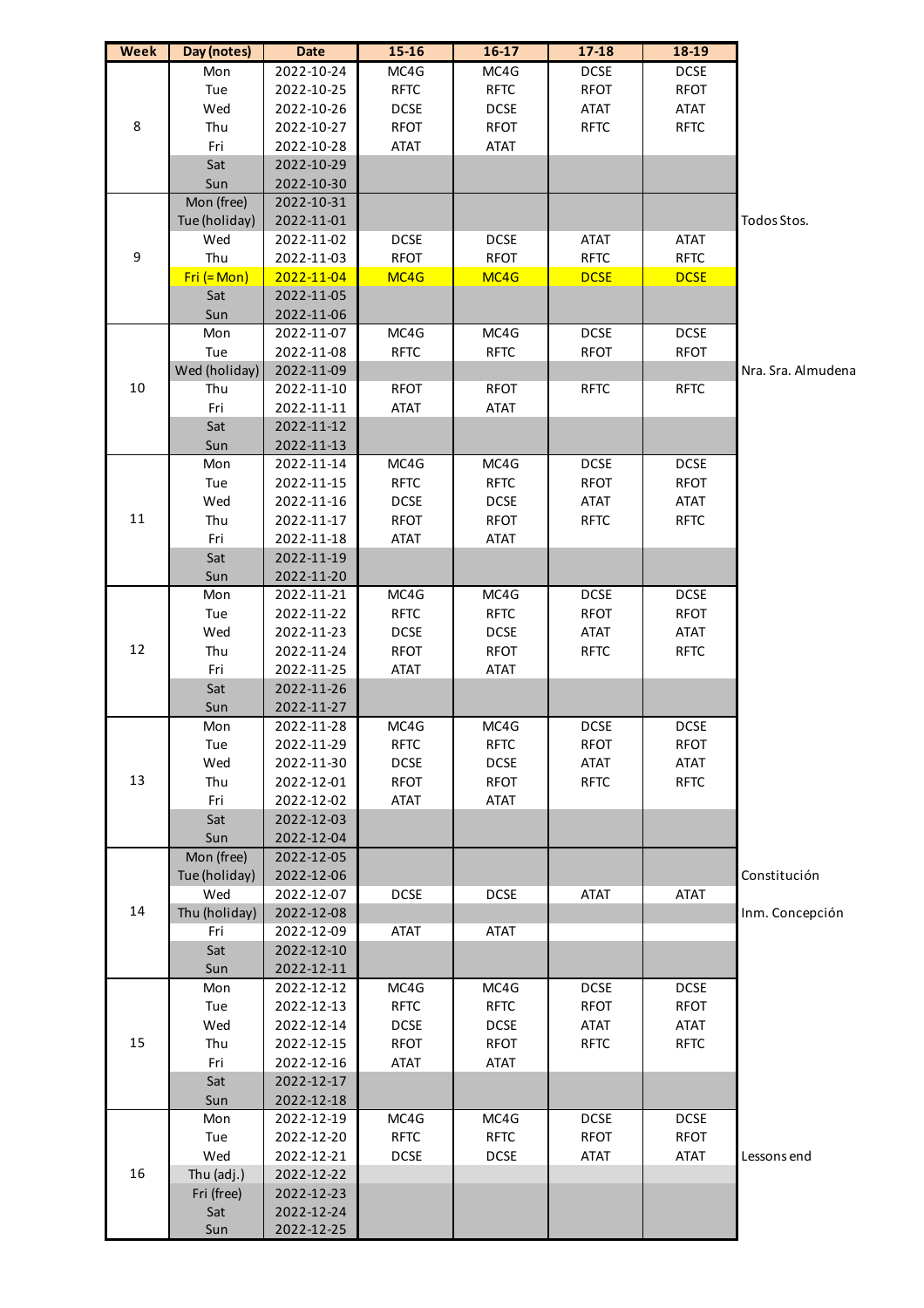## **MASTER IN SIGNAL THEORY AND COMMUNICATIONS**

**Schedule for Academic Year 2022-23 - Semester 1**

### **Track "Signal Processing and Machine Learning for Big Data"**

| <b>Time slot</b> | <b>Monday</b> | Wednesdav<br><b>Tuesday</b> |            | Thursday   | Friday |
|------------------|---------------|-----------------------------|------------|------------|--------|
| $15 - 16$        | DSFA*/STMO    | PRDL*                       | PRDL*/TSAN | OPTF/OTBD  |        |
| $16-17$          |               |                             |            |            |        |
| $17 - 18$        | STMO/TSAN     | OPTF/OTBD                   |            | STMO/PRDL* |        |
| 18-19            |               |                             | $MLLB*$    |            |        |
| 19-20            |               |                             |            |            |        |

All lessons in classroom A-102.L4, except \* in A-122. See detailed daily schedule below.

| <b>Week</b>    | Day (notes)   | <b>Date</b> | $15 - 16$   | $16-17$     | 17-18       | $18-19$     | 19-20       |                 |
|----------------|---------------|-------------|-------------|-------------|-------------|-------------|-------------|-----------------|
|                | Mon           | 2022-09-05  | <b>DSFA</b> | <b>DSFA</b> | <b>STMO</b> | STMO        |             | Lessons start   |
|                | Tue           | 2022-09-06  | PRDL        | PRDL        | OPTF        | <b>OPTF</b> |             |                 |
|                | Wed           | 2022-09-07  | PRDL        | PRDL        | MLLB        | MLLB        | MLLB        |                 |
| 1              | Thu           | 2022-09-08  | OPTF        | <b>OPTF</b> | <b>STMO</b> | <b>STMO</b> |             |                 |
|                | Fri           | 2022-09-09  |             |             |             |             |             |                 |
|                | Sat           | 2022-09-10  |             |             |             |             |             |                 |
|                | Sun           | 2022-09-11  |             |             |             |             |             |                 |
|                | Mon           | 2022-09-12  | <b>DSFA</b> | <b>DSFA</b> | <b>STMO</b> | <b>STMO</b> |             |                 |
|                | Tue           | 2022-09-13  | PRDL        | PRDL        | <b>OPTF</b> | <b>OPTF</b> |             |                 |
|                | Wed           | 2022-09-14  | PRDL        | PRDL        | MLLB        | MLLB        | <b>MLLB</b> |                 |
| $\overline{2}$ | Thu           | 2022-09-15  | OPTF        | OPTF        | <b>STMO</b> | STMO        |             |                 |
|                | Fri           | 2022-09-16  |             |             |             |             |             |                 |
|                | Sat           | 2022-09-17  |             |             |             |             |             |                 |
|                | Sun           | 2022-09-18  |             |             |             |             |             |                 |
|                | Mon           | 2022-09-19  | <b>DSFA</b> | <b>DSFA</b> | <b>STMO</b> | <b>STMO</b> |             |                 |
|                | Tue           | 2022-09-20  | PRDL        | PRDL        | <b>OPTF</b> | <b>OPTF</b> |             |                 |
|                | Wed           | 2022-09-21  | PRDL        | PRDL        | MLLB        | MLLB        | <b>MLLB</b> |                 |
| 3              | Thu           | 2022-09-22  | OPTF        | OPTF        | STMO        | STMO        |             |                 |
|                | Fri           | 2022-09-23  |             |             |             |             |             |                 |
|                | Sat           | 2022-09-24  |             |             |             |             |             |                 |
|                | Sun           | 2022-09-25  |             |             |             |             |             |                 |
|                | Mon (holiday) | 2022-09-26  |             |             |             |             |             | Patrón ETSIT    |
|                | Tue           | 2022-09-27  | PRDL        | PRDL        | <b>OPTF</b> | <b>OPTF</b> |             |                 |
|                | Wed           | 2022-09-28  | PRDL        | PRDL        | MLLB        | MLLB        | <b>MLLB</b> |                 |
| 4              | Thu           | 2022-09-29  | OPTF        | OPTF        | STMO        | STMO        |             |                 |
|                | Fri           | 2022-09-30  |             |             |             |             |             |                 |
|                | Sat           | 2022-10-01  |             |             |             |             |             |                 |
|                | Sun           | 2022-10-02  |             |             |             |             |             |                 |
|                | Mon           | 2022-10-03  | <b>STMO</b> | <b>STMO</b> | <b>TSAN</b> | <b>TSAN</b> |             |                 |
|                | Tue           | 2022-10-04  | PRDL        | PRDL        | <b>OPTF</b> | <b>OPTF</b> |             |                 |
|                | Wed           | 2022-10-05  | <b>TSAN</b> | <b>TSAN</b> | MLLB        | <b>MLLB</b> | <b>MLLB</b> |                 |
| 5              | Thu           | 2022-10-06  | OPTF        | <b>OPTF</b> | PRDL        | PRDL        |             |                 |
|                | Fri           | 2022-10-07  |             |             |             |             |             |                 |
|                | Sat           | 2022-10-08  |             |             |             |             |             |                 |
|                | Sun           | 2022-10-09  |             |             |             |             |             |                 |
|                | Mon           | 2022-10-10  | <b>STMO</b> | STMO        | <b>TSAN</b> | <b>TSAN</b> |             |                 |
|                | Tue           | 2022-10-11  | PRDL        | PRDL        | <b>OPTF</b> | <b>OPTF</b> |             |                 |
|                | Wed (holiday) | 2022-10-12  |             |             |             |             |             | Nra. Sra. Pilar |
| 6              | Thu           | 2022-10-13  | <b>OPTF</b> | <b>OPTF</b> | PRDL        | PRDL        |             |                 |
|                | Fri           | 2022-10-14  |             |             |             |             |             |                 |
|                | Sat           | 2022-10-15  |             |             |             |             |             |                 |
|                | Sun           | 2022-10-16  |             |             |             |             |             |                 |
|                | Mon           | 2022-10-17  | <b>STMO</b> | <b>STMO</b> | <b>TSAN</b> | <b>TSAN</b> |             |                 |
|                | Tue           | 2022-10-18  | PRDL        | PRDL        | <b>OPTF</b> | <b>OPTF</b> |             |                 |
|                | Wed           | 2022-10-19  | <b>TSAN</b> | <b>TSAN</b> | MLLB        | MLLB        | MLLB        |                 |
| 7              | Thu           | 2022-10-20  | <b>OPTF</b> | <b>OPTF</b> | PRDL        | PRDL        |             |                 |
|                | Fri           | 2022-10-21  |             |             |             |             |             |                 |
|                | Sat           | 2022-10-22  |             |             |             |             |             |                 |
|                | Sun           | 2022-10-23  |             |             |             |             |             |                 |